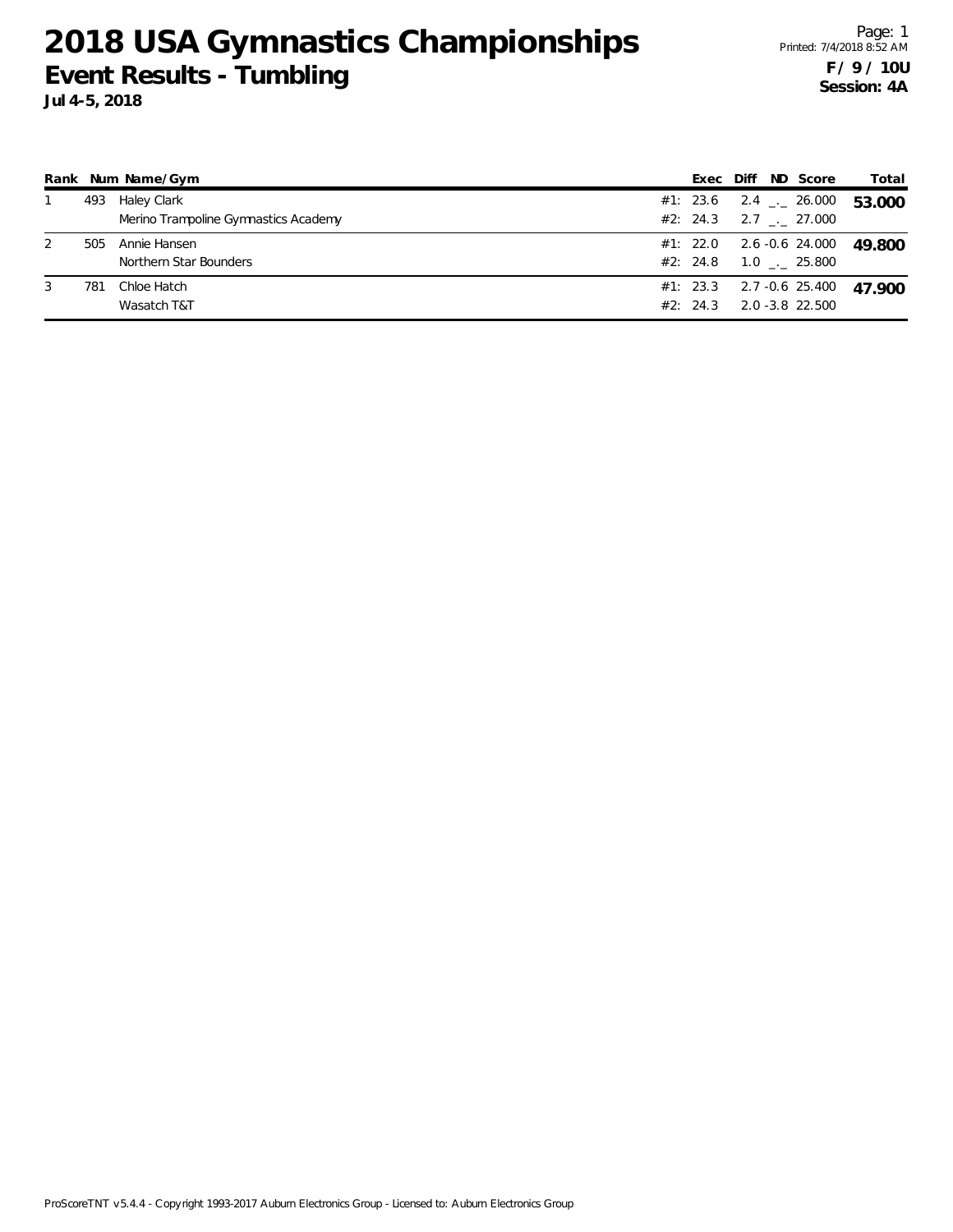Page: 1 Printed: 7/4/2018 8:52 AM **M / 9 / 10U Session: 4A**

|     | Rank Num Name/Gym     |  |  | Exec Diff ND Score      | Total                                    |
|-----|-----------------------|--|--|-------------------------|------------------------------------------|
| 782 | Daniel Jarman         |  |  |                         | #1: 26.4 2.8 $\leq$ 29.200 58.900        |
|     | Wasatch T&T           |  |  | #2: 26.5 3.2 . 29.700   |                                          |
| 393 | Nate Erkert           |  |  |                         | #1: 25.4 2.8 $\frac{1}{2}$ 28.200 54.100 |
|     | High Energy Gymnastix |  |  | $#2: 23.4$ 2.5 . 25.900 |                                          |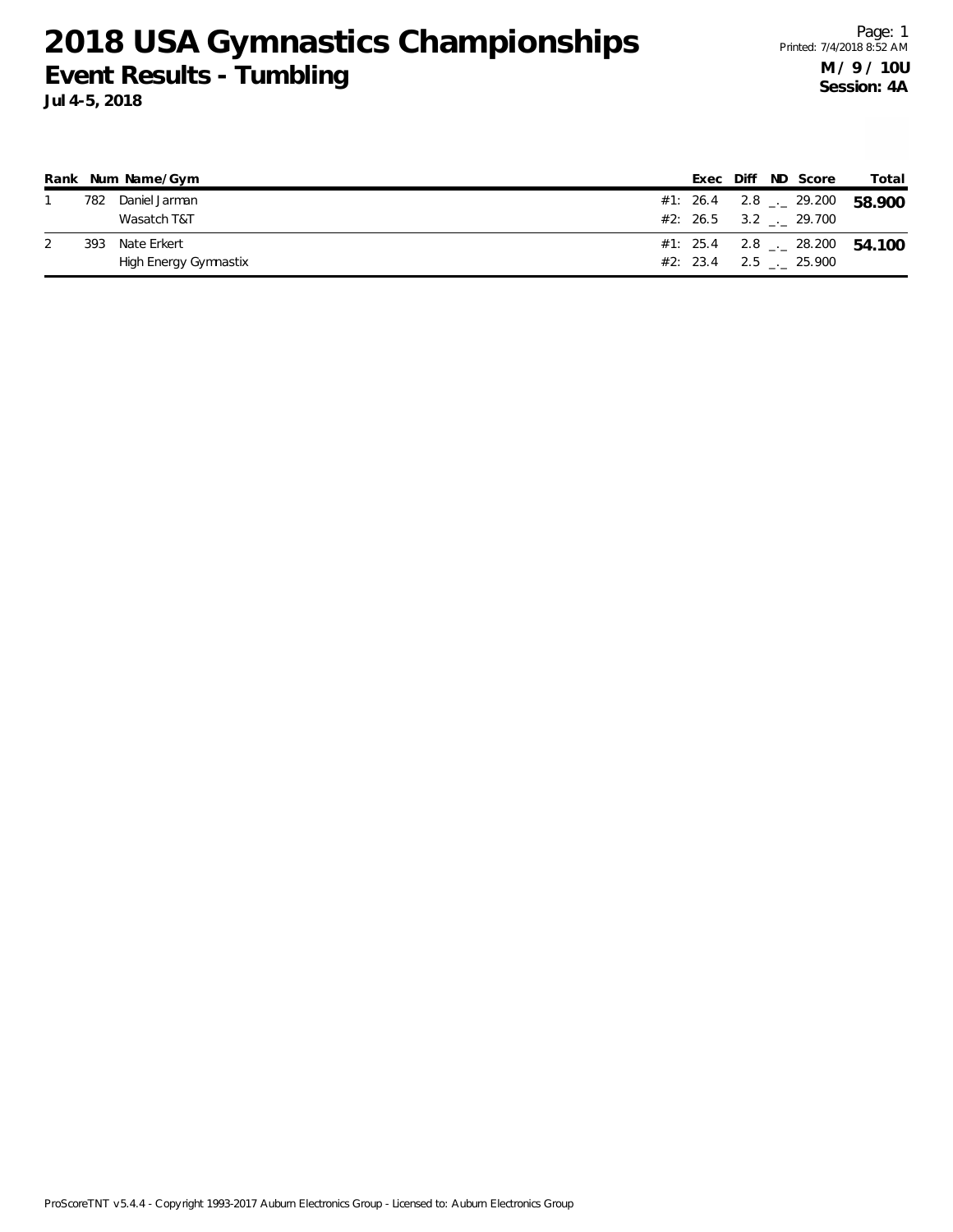**Jul 4-5, 2018**

Page: 1 Printed: 7/4/2018 8:52 AM **F / 9 / 11-12 Session: 4A**

|    |     | Rank Num Name/Gym                              | Exec                 | Diff | ND Score                                      | Total  |
|----|-----|------------------------------------------------|----------------------|------|-----------------------------------------------|--------|
|    | 691 | MaryDeary Lehman<br>Tennessee Elite Gymnastics | #1: 26.1<br>#2: 26.2 |      | 2.9 0.0 29.000<br>$2.6$ $_{-}$ 28.800         | 57.800 |
| 2T | 732 | Kalyana Dickson<br>Trevino's Gymnastics        | #1: 25.8<br>#2: 25.4 |      | $2.7$ $_{\sim}$ 28.500<br>$1.1$ $_{-}$ 26.500 | 55.000 |
| 3T | 133 | Jade Owens<br>Dulles Gymnastics Academy        | #1: 24.2<br>#2: 25.0 |      | $2.8$ $_{\sim}$ 27.000<br>$3.0$ _._ 28.000    | 55.000 |
| 4  | 442 | Samantha Breckenridge<br>Kris Power Tumbling   | #1: 25.0<br>#2: 24.1 |      | $2.4$ $_{\sim}$ 27.400<br>$2.6 - 0.6$ 26.100  | 53.500 |
| 5  | 697 | Emma Cox<br>The Flip Shop                      | #1: 25.4<br>#2: 25.8 |      | 2.6 -3.3 24.700<br>$2.5$ $_{\sim}$ 28.300     | 53.000 |
| 6  | 507 | Brooklyn Jolley<br>Northern Star Bounders      | #1: 23.1<br>#2: 24.4 |      | 2.8 -0.6 25.300<br>$3.1 - 0.6$ 26.900         | 52.200 |
| 7  | 443 | Jillian Jones-Pschirrer<br>Kris Power Tumbling | #1: 17.6<br>#2: 24.7 |      | $1.6$ _._ 19.200<br>2.6 -0.6 26.700           | 45.900 |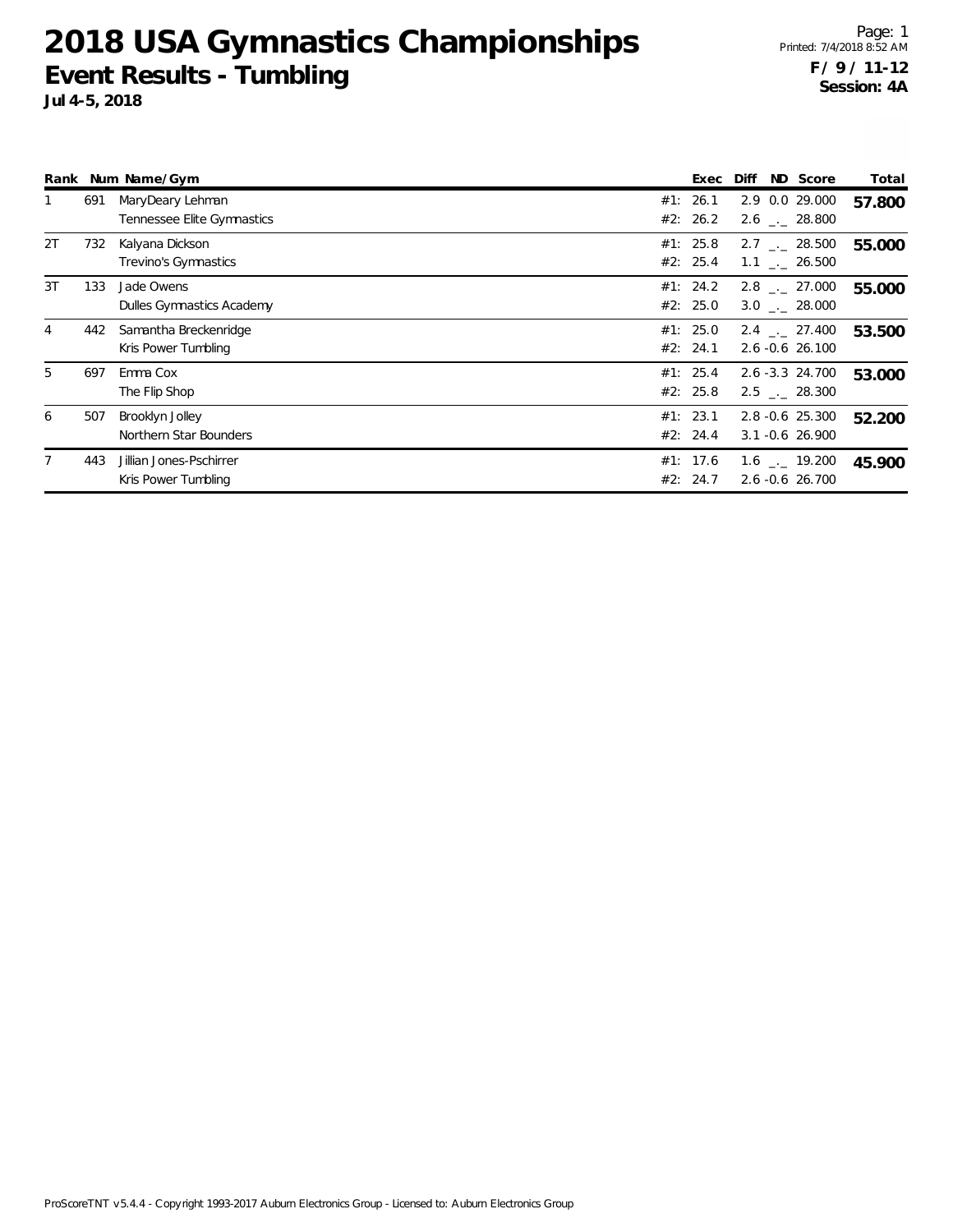|  | Rank Num Name/Gym         |                                          |  | Exec Diff ND Score | Total |
|--|---------------------------|------------------------------------------|--|--------------------|-------|
|  | 129 Ethan He-Miller       | #1: 24.1 2.8 $\frac{1}{2}$ 26.900 54.500 |  |                    |       |
|  | Dulles Gymnastics Academy | $\#2$ : 24.4 3.2 . 27.600                |  |                    |       |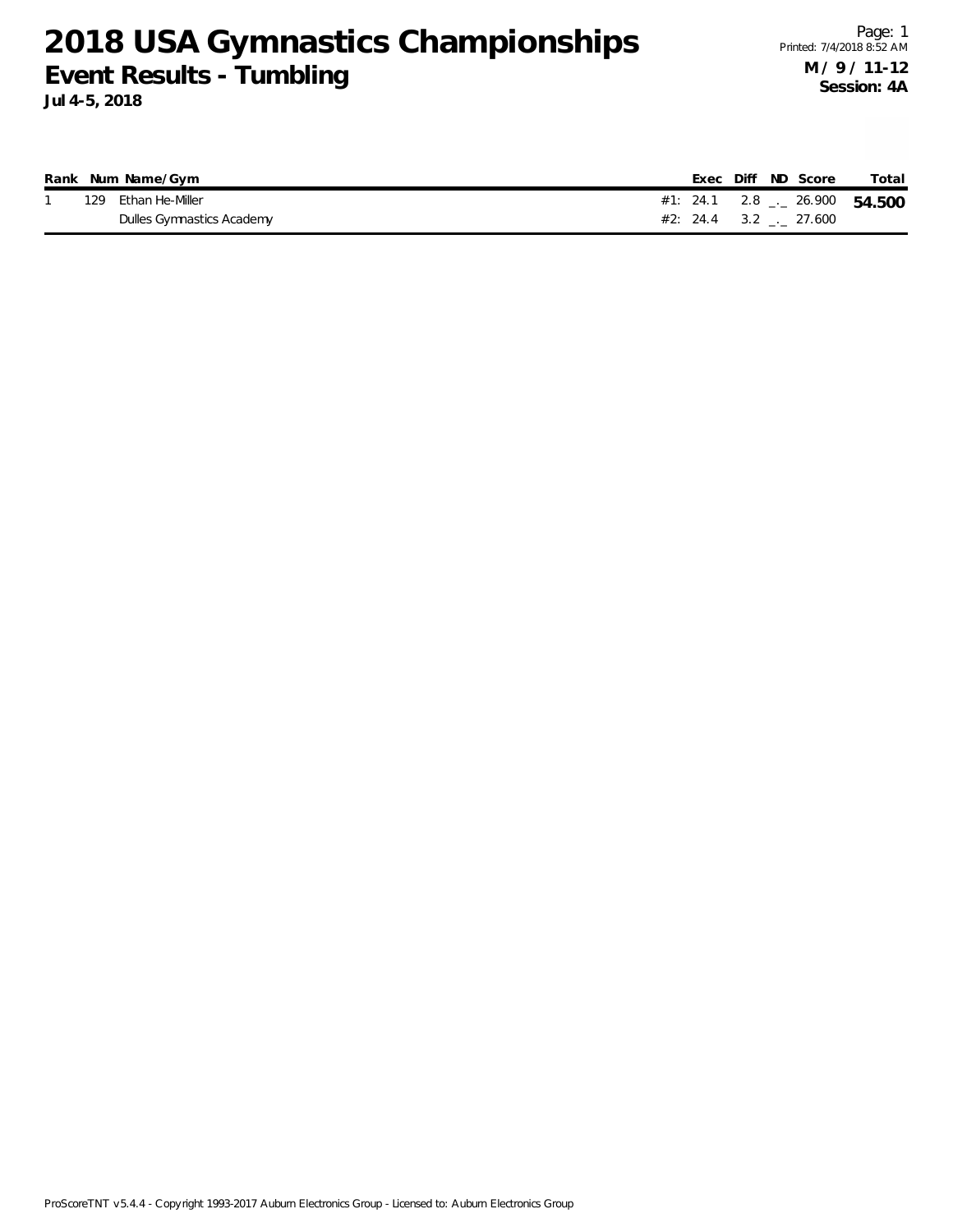|    |     | Rank Num Name/Gym                                   |            | Exec                 | Diff | ND Score                                                     | Total  |
|----|-----|-----------------------------------------------------|------------|----------------------|------|--------------------------------------------------------------|--------|
|    | 382 | <b>Presley Peterson</b><br>Head Over Heels UT       | #1:<br>#2: | 26.8<br>26.5         |      | $2.8$ $_{\leftarrow}$ 29.600<br>$3.2$ $_{\leftarrow}$ 29.700 | 59.300 |
| 2  | 104 | Hannah Davis<br>Central Illinois Gymnastics Academy |            | #1: 25.1<br>#2: 25.9 |      | $2.8$ $_{\sim}$ 27.900<br>$3.2$ $_{\leftarrow}$ 29.100       | 57.000 |
| 3  | 654 | Cecilia Cina<br>T&T Express                         |            | #1: 24.2<br>#2: 25.4 |      | $2.8$ $_{\leftarrow}$ 27.000<br>$3.2$ _._ 28.600             | 55.600 |
| 4  | 264 | Brenda Riley<br><b>FlipCity South</b>               |            | #1: 24.2<br>#2: 25.6 |      | $2.8 - 0.6$ 26.400<br>$3.2$ _._ 28.800                       | 55.200 |
| 5. | 87  | <b>Brinn Durocher</b><br>Aspire Kids Sports Center  |            | #1: 24.3<br>#2: 25.0 |      | $2.8$ $_{\sim}$ 27.100<br>$2.5$ $_{\leftarrow}$ 27.500       | 54.600 |
| 6  | 761 | Madelynn Perfilio<br>United Sports Academy          | #1:        | 26.1<br>#2: 26.3     |      | $2.8$ $_{\leftarrow}$ 28.900<br>$2.2 - 3.0$ 25.500           | 54.400 |
|    | 406 | Kailey Epstein<br>Indigo Gymnastics Center          |            | #1: 25.3<br>#2: 23.8 |      | $2.4$ $_{\sim}$ 27.700<br>2.6 -0.6 25.800                    | 53.500 |
| 8  | 48  | Grace Updike<br>Airborne Academy                    |            | #1: 23.6<br>#2: 21.4 |      | 2.7 -0.9 25.400<br>2.7 -0.3 23.800                           | 49.200 |
| 9  | 156 | Gracie Cain<br>Eagle Gymnastics Academy             |            | #1: 15.7<br>#2: 24.2 |      | $1.4$ $_{\leftarrow}$ 17.100<br>$3.1$ $_{\leftarrow}$ 27.300 | 44.400 |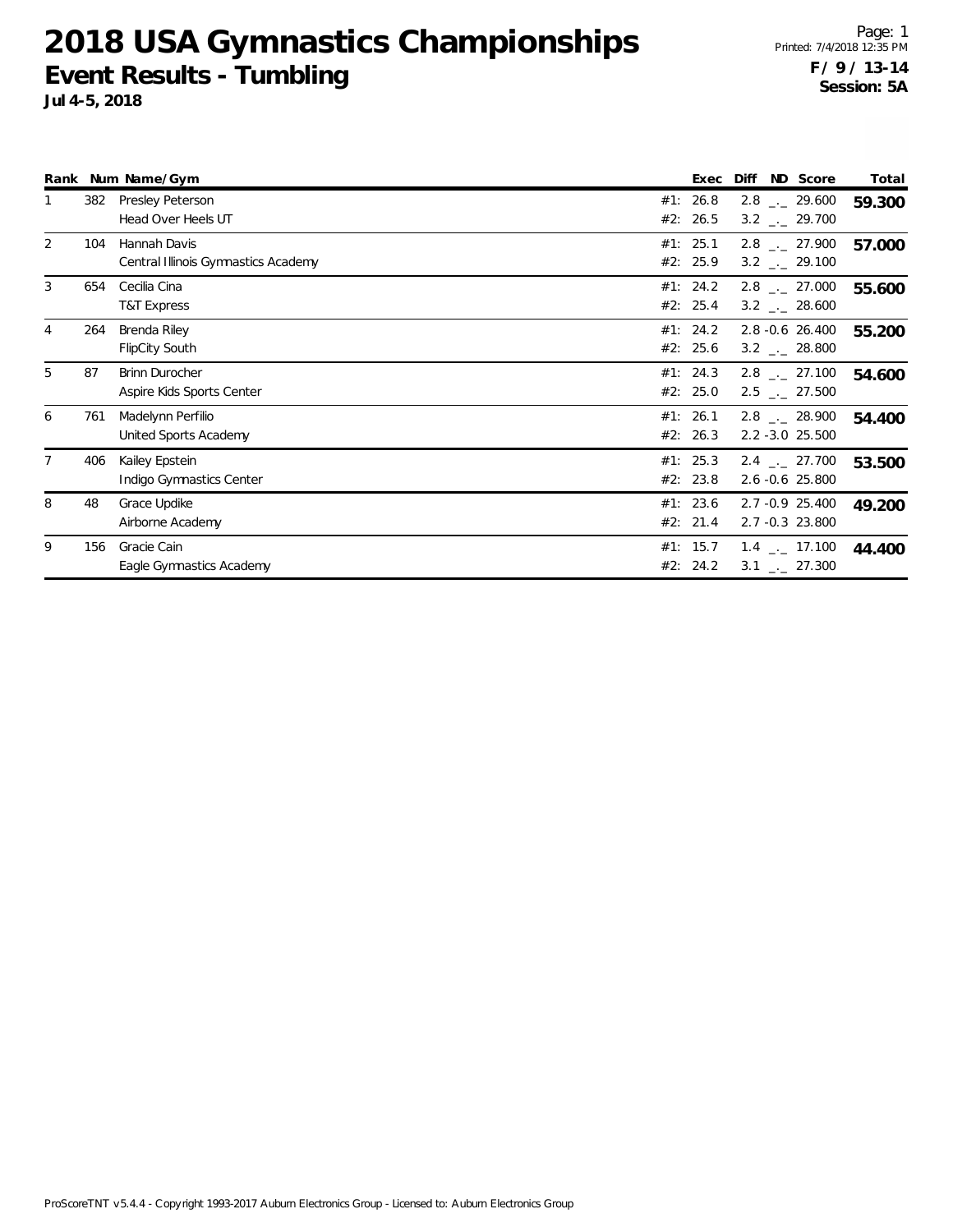|   |     | Rank Num Name/Gym                                     | Exec                 | ND Score<br>Diff                               | Total  |
|---|-----|-------------------------------------------------------|----------------------|------------------------------------------------|--------|
|   | 645 | Eli Lubell<br>Stingray TNT Marietta                   | #1: 26.6<br>#2: 28.0 | $2.8$ $_{\sim}$ 29.400<br>$3.2$ $_{--}$ 31.200 | 60.600 |
| 2 | 794 | Bailey Mensah<br>Wendy Hilliard Gymnastics Foundation | #1: 25.9<br>#2: 25.3 | $2.7$ $_{\sim}$ 28.600<br>$3.2 - 0.6$ 27.900   | 56.500 |
| 3 | 783 | <b>Tyler Moore</b><br>Wasatch T&T                     | #1: 24.4<br>#2: 24.3 | $2.8$ $_{\sim}$ 27.200<br>$3.2$ $_{-}$ 27.500  | 54.700 |
| 4 | 354 | Rory O'Neil<br>Gypsy Flyers                           | #1: 23.6<br>#2: 23.3 | $2.8$ $_{\sim}$ 26.400<br>$3.1$ $-.$ 26.400    | 52.800 |
| 5 | 97  | Adam Herms<br>Capital Gymnastics National Center      | #1: 24.1<br>#2: 24.1 | $2.7$ $_{-}$ 26.800<br>$1.1$ $_{-}$ 25.200     | 52.000 |
| 6 | 334 | Jayce Percival<br><b>Gymnast Factory</b>              | #1: 24.1<br>#2: 22.2 | 2.8 . 26.900<br>$1.1$ $_{-}$ 23.300            | 50.200 |
|   | 618 | Caleb Aich<br>Sonshine Academy Inc.                   | #1: 17.3<br>#2: 24.4 | $1.6$ _._ 18.900<br>2.8 -0.3 26.900            | 45.800 |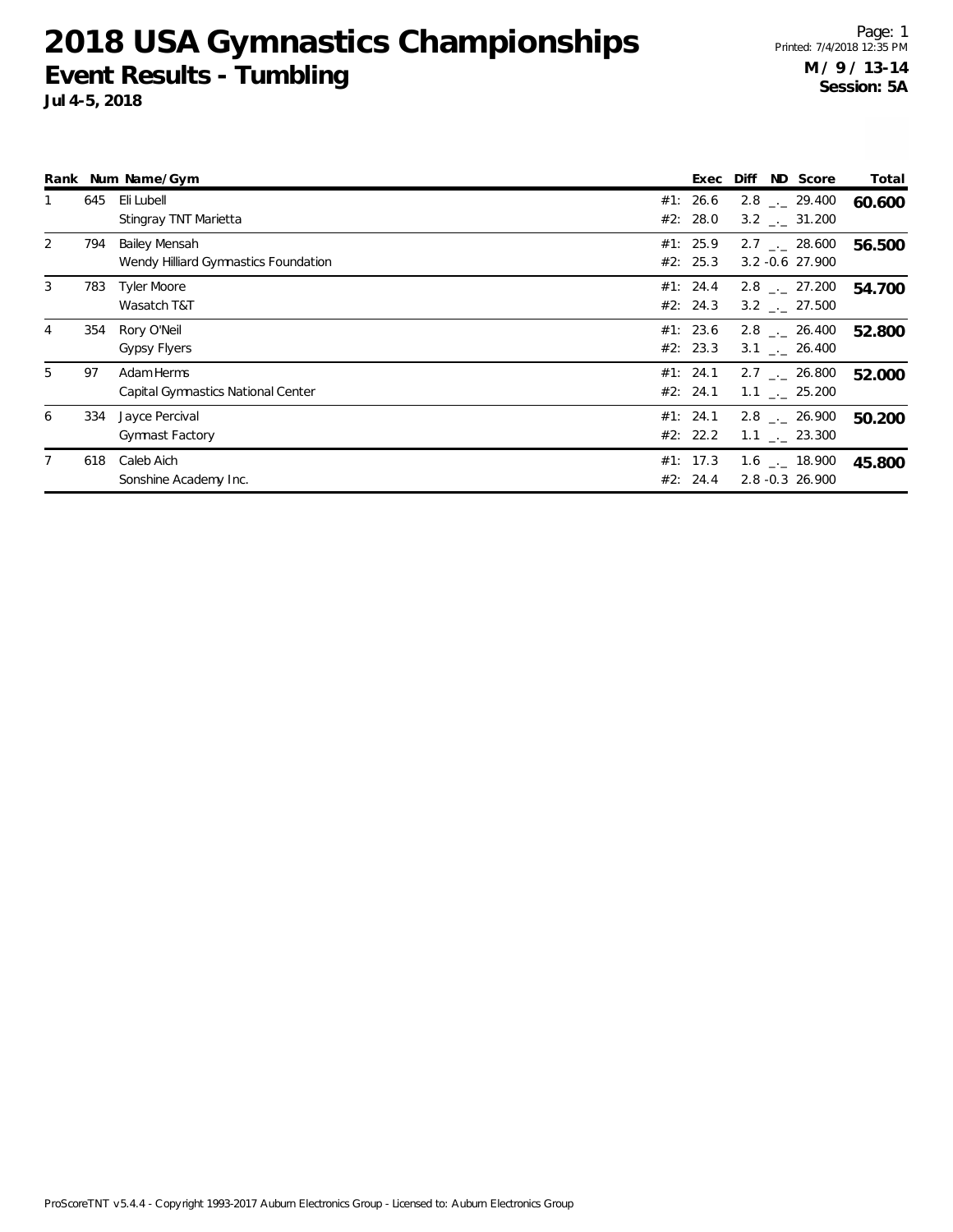**Jul 3-7, 2018**

|    |     | Rank Num Name/Gym                                            |                      | Exec | Diff<br>ND Score                                    | Total  |
|----|-----|--------------------------------------------------------------|----------------------|------|-----------------------------------------------------|--------|
| 1  | 235 | Jamie Patel<br>Longview Gymnastics/Faith Flip                | #1: 26.0<br>#2: 25.6 |      | $2.8$ $_{-}$ 28.800<br>$3.1$ $_{-1}$ 28.700         | 57.500 |
| 2  | 109 | Le'Char Payton-Morgan<br>Central Illinois Gymnastics Academy | #1:<br>#2: 25.4      | 24.5 | $2.8$ $_{-}$ 27.300<br>$3.2 -0.3$ 28.300            | 55.600 |
| 3  | 349 | Brenna Busch<br><b>Gypsy Flyers</b>                          | #1: 24.5<br>#2: 24.8 |      | $2.8$ $_{-}$ 27.300<br>$2.5$ $_{\leftarrow}$ 27.300 | 54.600 |
| 4  | 115 | Samantha Francis<br>Desert Gymcats                           | #1: 23.4<br>#2: 24.9 |      | $2.8$ - 26.200<br>$3.1$ _ 28.000                    | 54.200 |
| 5  | 764 | Kiley Irlbeck<br>Upsidedowners                               | #1: 24.4<br>#2: 24.3 |      | $2.7$ $_{\leftarrow}$ 27.100<br>$2.5$ $_{-}$ 26.800 | 53.900 |
| 6  | 696 | Logan Wright<br><b>Texas Twisters</b>                        | #1: 22.8<br>#2: 24.7 |      | 2.7 -0.6 24.900<br>$2.5$ $_{\leftarrow}$ 27.200     | 52.100 |
| 7  | 43  | Caidyn Garrett<br>Airbenders                                 | #1: 24.9<br>#2: 23.1 |      | $2.8$ $_{-}$ 27.700<br>$1.2$ _ 24.300               | 52.000 |
| 8  | 528 | Isabelle Deller<br>Oklahoma Extreme Tumbling                 | #1: 24.5<br>#2: 23.2 |      | $2.8$ $_{-}$ 27.300<br>$1.2$ $_{-}$ 24.400          | 51.700 |
| 9  | 378 | Maya McGuire<br>Head Over Heels CA                           | #1:<br>#2: 24.7      | 27.5 | 2.0 -6.0 23.500<br>3.4 -0.3 27.800                  | 51.300 |
| 10 | 574 | Kylee Williams<br>Rocky Mountain Tumbling and Cheer          | #1: 23.0<br>#2: 23.7 |      | 2.7 -0.6 25.100<br>2.5 -0.3 25.900                  | 51.000 |
| 11 | 725 | Alex Holland<br>Tornado Sport Club                           | #1: 22.5<br>#2: 23.8 |      | $1.9$ $_{\leftarrow}$ 24.400<br>$1.0$ _ 24.800      | 49.200 |
| 12 | 303 | Maria Torok<br><b>Gymnastics Central</b>                     | #1: 22.5<br>#2: 21.4 |      | 2.5 -0.6 24.400<br>$1.9$ $_{\leftarrow}$ 23.300     | 47.700 |
| 13 | 192 | Rachel Rhim<br>eNeRGyKidz                                    | #1: 15.6<br>#2: 24.7 |      | $1.4$ $_{-1}$ 17.000<br>$2.5$ $_{-}$ 27.200         | 44.200 |
| 14 | 724 | Hannah Hawley<br>Tornado Sport Club                          | #1: 24.1<br>#2: 23.3 |      | 1.7 -6.0 19.800<br>$0.7$ $_{\leftarrow}$ 24.000     | 43.800 |
| 15 | 73  | Nichole Servantez<br>All American Gymnastics                 | #1: 23.7<br>#2: 24.2 |      | 2.2 -6.0 19.900<br>2.1 -3.6 22.700                  | 42.600 |
| 16 | 222 | Mya Mannka<br>Eagles Wings Athletics-Prosper                 | #1:<br>#2: 22.0      | 16.4 | 1.6 $_{-}$ 18.000<br>$1.0$ _ 23.000                 | 41.000 |